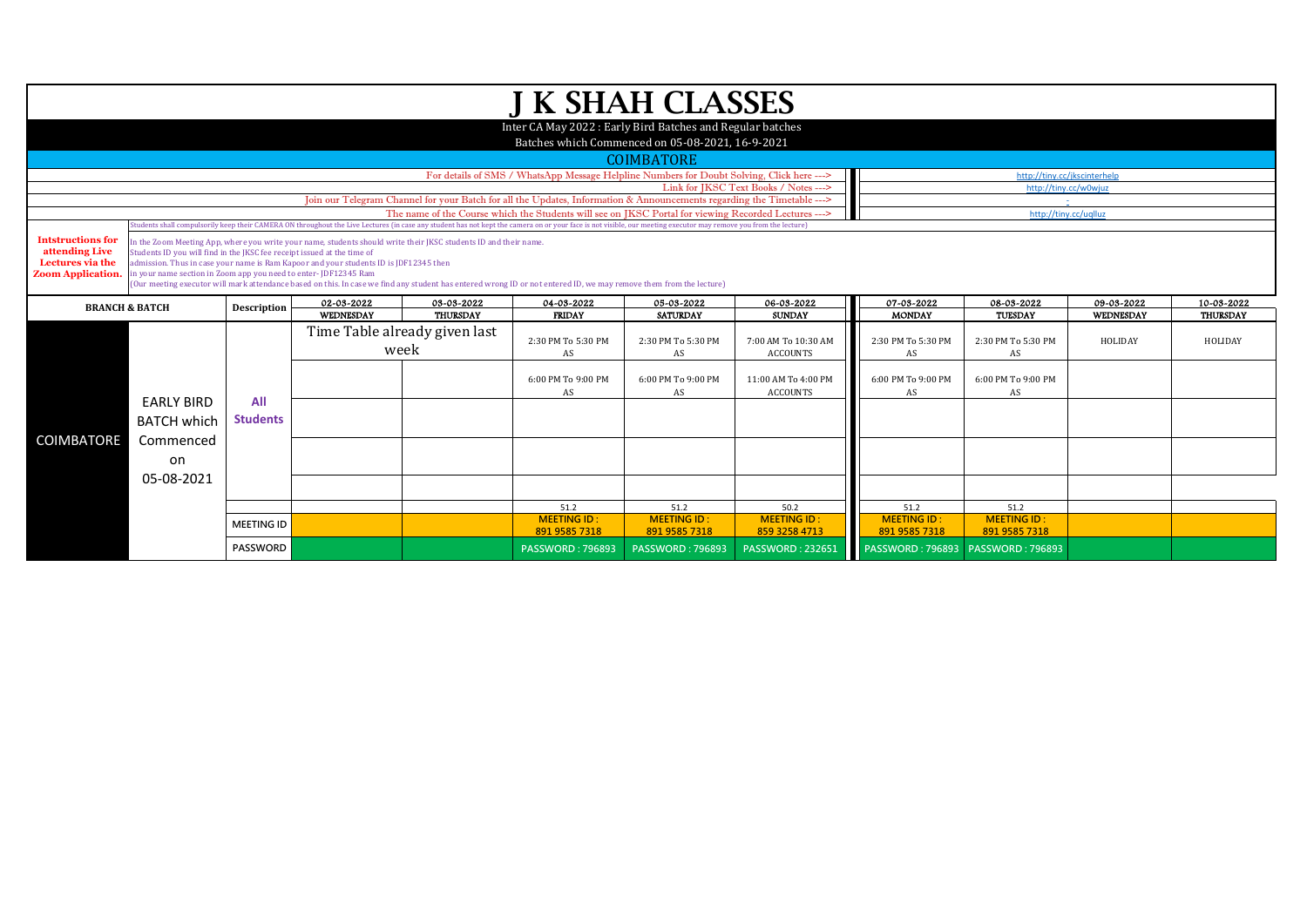|                                                                                                                                                                                                                                                                   | <b>J K SHAH CLASSES</b>                                                                                                                                            |                    |                                                                                       |                                                                                                                  |                                                                                                                                                                                                                                |                         |                                        |                         |                    |                                                        |                                       |  |  |
|-------------------------------------------------------------------------------------------------------------------------------------------------------------------------------------------------------------------------------------------------------------------|--------------------------------------------------------------------------------------------------------------------------------------------------------------------|--------------------|---------------------------------------------------------------------------------------|------------------------------------------------------------------------------------------------------------------|--------------------------------------------------------------------------------------------------------------------------------------------------------------------------------------------------------------------------------|-------------------------|----------------------------------------|-------------------------|--------------------|--------------------------------------------------------|---------------------------------------|--|--|
|                                                                                                                                                                                                                                                                   | Inter CA May 2022: Early Bird Batches and Regular batches                                                                                                          |                    |                                                                                       |                                                                                                                  |                                                                                                                                                                                                                                |                         |                                        |                         |                    |                                                        |                                       |  |  |
|                                                                                                                                                                                                                                                                   |                                                                                                                                                                    |                    |                                                                                       |                                                                                                                  |                                                                                                                                                                                                                                |                         |                                        |                         |                    |                                                        |                                       |  |  |
|                                                                                                                                                                                                                                                                   |                                                                                                                                                                    |                    |                                                                                       |                                                                                                                  | Batches which Commenced on 05-08-2021, 16-9-2021                                                                                                                                                                               |                         |                                        |                         |                    |                                                        |                                       |  |  |
|                                                                                                                                                                                                                                                                   |                                                                                                                                                                    |                    |                                                                                       |                                                                                                                  |                                                                                                                                                                                                                                | <b>COIMBATORE</b>       |                                        |                         |                    |                                                        |                                       |  |  |
|                                                                                                                                                                                                                                                                   | For details of SMS / WhatsApp Message Helpline Numbers for Doubt Solving, Click here ---><br>http://tiny.cc/jkscinterhelp<br>Link for JKSC Text Books / Notes ---> |                    |                                                                                       |                                                                                                                  |                                                                                                                                                                                                                                |                         |                                        |                         |                    |                                                        |                                       |  |  |
|                                                                                                                                                                                                                                                                   |                                                                                                                                                                    |                    |                                                                                       |                                                                                                                  |                                                                                                                                                                                                                                |                         |                                        |                         |                    | http://tiny.cc/w0wjuz                                  |                                       |  |  |
|                                                                                                                                                                                                                                                                   |                                                                                                                                                                    |                    |                                                                                       |                                                                                                                  | Join our Telegram Channel for your Batch for all the Updates, Information & Announcements regarding the Timetable ---><br>The name of the Course which the Students will see on JKSC Portal for viewing Recorded Lectures ---> |                         |                                        |                         |                    | http://tiny.cc/uqlluz                                  |                                       |  |  |
|                                                                                                                                                                                                                                                                   |                                                                                                                                                                    |                    |                                                                                       |                                                                                                                  | Students shall compulsorily keep their CAMERA ON throughout the Live Lectures (in case any student has not kept the camera on or your face is not visible, our meeting executor may remove you from the lecture)               |                         |                                        |                         |                    |                                                        |                                       |  |  |
| <b>Intstructions for</b>                                                                                                                                                                                                                                          |                                                                                                                                                                    |                    |                                                                                       | In the Zoom Meeting App, where you write your name, students should write their JKSC students ID and their name. |                                                                                                                                                                                                                                |                         |                                        |                         |                    |                                                        |                                       |  |  |
| attending Live                                                                                                                                                                                                                                                    | Students ID you will find in the IKSC fee receipt issued at the time of                                                                                            |                    |                                                                                       |                                                                                                                  |                                                                                                                                                                                                                                |                         |                                        |                         |                    |                                                        |                                       |  |  |
| Lectures via the                                                                                                                                                                                                                                                  |                                                                                                                                                                    |                    | admission. Thus in case your name is Ram Kapoor and your students ID is JDF12345 then |                                                                                                                  |                                                                                                                                                                                                                                |                         |                                        |                         |                    |                                                        |                                       |  |  |
| in your name section in Zoom app you need to enter-JDF12345 Ram<br><b>Zoom Application.</b><br>(Our meeting executor will mark attendance based on this. In case we find any student has entered wrong ID or not entered ID, we may remove them from the lecture) |                                                                                                                                                                    |                    |                                                                                       |                                                                                                                  |                                                                                                                                                                                                                                |                         |                                        |                         |                    |                                                        |                                       |  |  |
|                                                                                                                                                                                                                                                                   |                                                                                                                                                                    |                    | 02-03-2022                                                                            | 03-03-2022                                                                                                       | 04-03-2022                                                                                                                                                                                                                     | 05-03-2022              | 06-03-2022                             | 07-03-2022              | 08-03-2022         | 09-03-2022                                             | 10-03-2022                            |  |  |
|                                                                                                                                                                                                                                                                   | <b>BRANCH &amp; BATCH</b>                                                                                                                                          | <b>Description</b> | WEDNESDAY                                                                             | <b>THURSDAY</b>                                                                                                  | <b>FRIDAY</b>                                                                                                                                                                                                                  | <b>SATURDAY</b>         | <b>SUNDAY</b>                          | <b>MONDAY</b>           | <b>TUESDAY</b>     | WEDNESDAY                                              | <b>THURSDAY</b>                       |  |  |
|                                                                                                                                                                                                                                                                   |                                                                                                                                                                    |                    | Time Table already given last<br>week                                                 |                                                                                                                  |                                                                                                                                                                                                                                | 2:30 PM To 5:30 PM      |                                        |                         |                    |                                                        |                                       |  |  |
|                                                                                                                                                                                                                                                                   |                                                                                                                                                                    |                    |                                                                                       |                                                                                                                  | 2:30 PM To 5:30 PM                                                                                                                                                                                                             |                         | 7:00 AM To 10:30 AM<br><b>ACCOUNTS</b> | 2:30 PM To 5:30 PM      | 2:30 PM To 5:30 PM | 2:30 PM To 5:30 PM<br><b>ACCOUNTS</b>                  | 2:30 PM To 5:30 PM<br><b>ACCOUNTS</b> |  |  |
|                                                                                                                                                                                                                                                                   |                                                                                                                                                                    |                    |                                                                                       |                                                                                                                  | AS                                                                                                                                                                                                                             | AS                      |                                        | AS                      | AS                 |                                                        |                                       |  |  |
|                                                                                                                                                                                                                                                                   |                                                                                                                                                                    |                    |                                                                                       |                                                                                                                  |                                                                                                                                                                                                                                |                         |                                        |                         |                    |                                                        |                                       |  |  |
|                                                                                                                                                                                                                                                                   |                                                                                                                                                                    |                    |                                                                                       |                                                                                                                  | 6:00 PM To 9:00 PM                                                                                                                                                                                                             | 6:00 PM To 9:00 PM      | 11:00 AM To 4:00 PM                    | 6:00 PM To 9:00 PM      | 6:00 PM To 9:00 PM | 6:00 PM To 9:00 PM                                     | 6:00 PM To 9:00 PM                    |  |  |
|                                                                                                                                                                                                                                                                   | <b>EARLY BIRD</b>                                                                                                                                                  | All                |                                                                                       |                                                                                                                  | AS                                                                                                                                                                                                                             | AS                      | <b>ACCOUNTS</b>                        | AS                      | AS                 | <b>ACCOUNTS</b>                                        | <b>ACCOUNTS</b>                       |  |  |
|                                                                                                                                                                                                                                                                   |                                                                                                                                                                    | <b>Students</b>    |                                                                                       |                                                                                                                  |                                                                                                                                                                                                                                |                         |                                        |                         |                    |                                                        |                                       |  |  |
|                                                                                                                                                                                                                                                                   | <b>BATCH which</b>                                                                                                                                                 |                    |                                                                                       |                                                                                                                  |                                                                                                                                                                                                                                |                         |                                        |                         |                    |                                                        |                                       |  |  |
| <b>COIMBATORE</b>                                                                                                                                                                                                                                                 | Commenced                                                                                                                                                          |                    |                                                                                       |                                                                                                                  |                                                                                                                                                                                                                                |                         |                                        |                         |                    |                                                        |                                       |  |  |
|                                                                                                                                                                                                                                                                   | on                                                                                                                                                                 |                    |                                                                                       |                                                                                                                  |                                                                                                                                                                                                                                |                         |                                        |                         |                    |                                                        |                                       |  |  |
|                                                                                                                                                                                                                                                                   | 17-08-2021                                                                                                                                                         |                    |                                                                                       |                                                                                                                  |                                                                                                                                                                                                                                |                         |                                        |                         |                    |                                                        |                                       |  |  |
|                                                                                                                                                                                                                                                                   |                                                                                                                                                                    |                    |                                                                                       |                                                                                                                  |                                                                                                                                                                                                                                |                         |                                        |                         |                    |                                                        |                                       |  |  |
|                                                                                                                                                                                                                                                                   |                                                                                                                                                                    |                    |                                                                                       |                                                                                                                  | 51.2                                                                                                                                                                                                                           | 51.2                    | 50.2                                   | 51.2                    | 51.2               | 51.2                                                   | 51.2                                  |  |  |
|                                                                                                                                                                                                                                                                   |                                                                                                                                                                    |                    |                                                                                       |                                                                                                                  | <b>MEETING ID:</b>                                                                                                                                                                                                             | <b>MEETING ID:</b>      | <b>MEETING ID:</b>                     | <b>MEETING ID:</b>      | <b>MEETING ID:</b> | <b>MEETING ID:</b>                                     | <b>MEETING ID:</b>                    |  |  |
|                                                                                                                                                                                                                                                                   |                                                                                                                                                                    | <b>MEETING ID</b>  |                                                                                       |                                                                                                                  | 891 9585 7318                                                                                                                                                                                                                  | 891 9585 7318           | 859 3258 4713                          | 891 9585 7318           | 891 9585 7318      | 891 9585 7318                                          | 891 9585 7318                         |  |  |
|                                                                                                                                                                                                                                                                   |                                                                                                                                                                    | PASSWORD           |                                                                                       |                                                                                                                  | <b>PASSWORD: 796893</b>                                                                                                                                                                                                        | <b>PASSWORD: 796893</b> | <b>PASSWORD: 232651</b>                | <b>PASSWORD: 796893</b> |                    | PASSWORD: 796893   PASSWORD: 796893   PASSWORD: 796893 |                                       |  |  |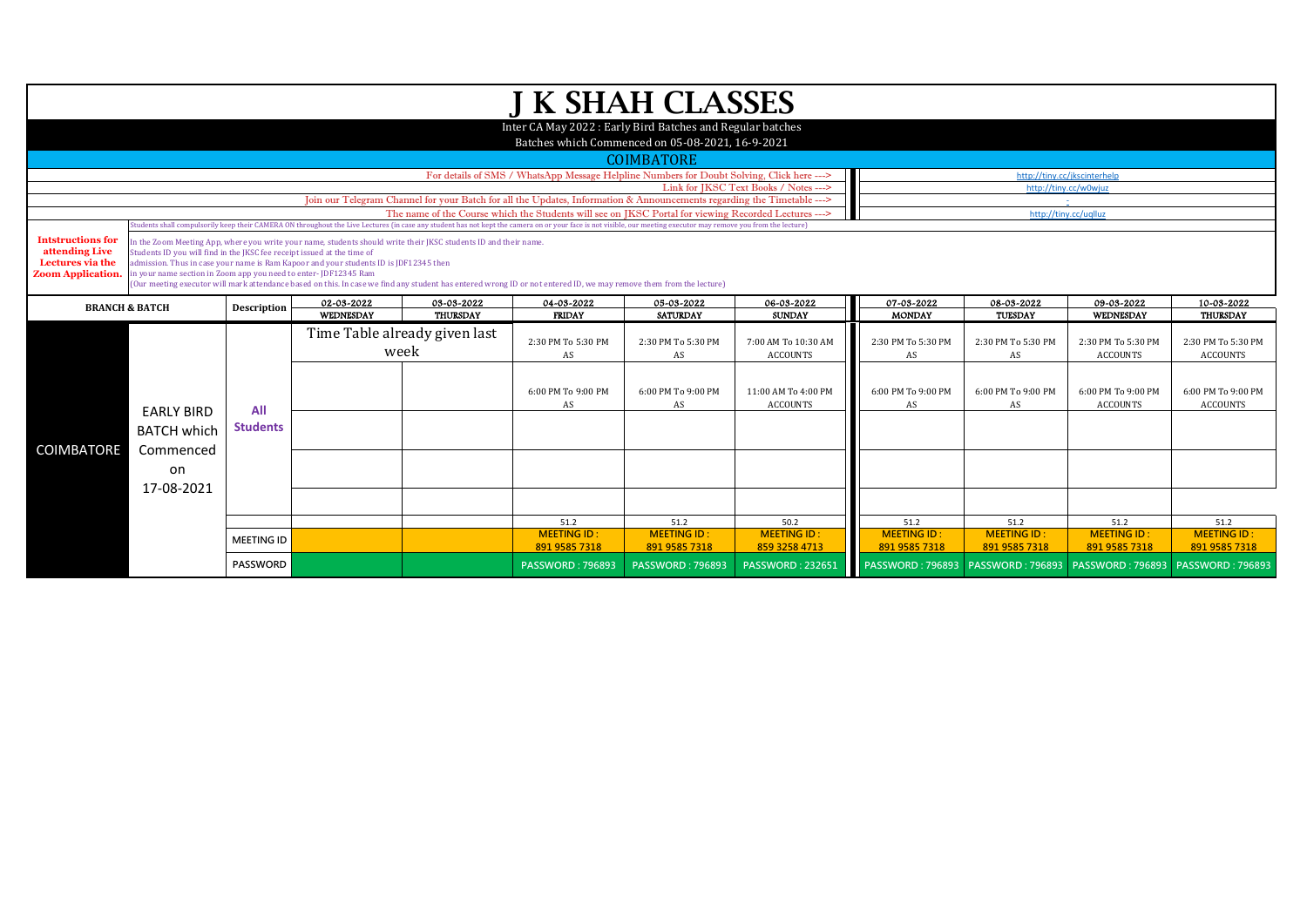|                           | <b>J K SHAH CLASSES</b>                                                                                                                                                                                                                                                                                                                           |                    |                                                                                                                  |                               |                                                                                                                                                                    |                         |                         |                         |                         |                                     |                    |  |  |
|---------------------------|---------------------------------------------------------------------------------------------------------------------------------------------------------------------------------------------------------------------------------------------------------------------------------------------------------------------------------------------------|--------------------|------------------------------------------------------------------------------------------------------------------|-------------------------------|--------------------------------------------------------------------------------------------------------------------------------------------------------------------|-------------------------|-------------------------|-------------------------|-------------------------|-------------------------------------|--------------------|--|--|
|                           |                                                                                                                                                                                                                                                                                                                                                   |                    |                                                                                                                  |                               |                                                                                                                                                                    |                         |                         |                         |                         |                                     |                    |  |  |
|                           |                                                                                                                                                                                                                                                                                                                                                   |                    |                                                                                                                  |                               | Inter CA May 2022 : Early Bird Batches and Regular batches<br>Batches which Commenced on 05-08-2021, 16-9-2021                                                     |                         |                         |                         |                         |                                     |                    |  |  |
|                           |                                                                                                                                                                                                                                                                                                                                                   |                    |                                                                                                                  |                               |                                                                                                                                                                    | <b>COIMBATORE</b>       |                         |                         |                         |                                     |                    |  |  |
|                           | For details of SMS / WhatsApp Message Helpline Numbers for Doubt Solving, Click here ---><br>http://tiny.cc/jkscinterhelp                                                                                                                                                                                                                         |                    |                                                                                                                  |                               |                                                                                                                                                                    |                         |                         |                         |                         |                                     |                    |  |  |
|                           | Link for IKSC Text Books / Notes ---><br>http://tiny.cc/w0wjuz<br>Join our Telegram Channel for your Batch for all the Updates, Information & Announcements regarding the Timetable --->                                                                                                                                                          |                    |                                                                                                                  |                               |                                                                                                                                                                    |                         |                         |                         |                         |                                     |                    |  |  |
|                           |                                                                                                                                                                                                                                                                                                                                                   |                    |                                                                                                                  |                               |                                                                                                                                                                    |                         |                         |                         |                         | $\sim$ $-$                          |                    |  |  |
|                           | The name of the Course which the Students will see on JKSC Portal for viewing Recorded Lectures ---><br>http://tiny.cc/uqlluz<br>Students shall compulsorily keep their CAMERA ON throughout the Live Lectures (in case any student has not kept the camera on or your face is not visible, our meeting executor may remove you from the lecture) |                    |                                                                                                                  |                               |                                                                                                                                                                    |                         |                         |                         |                         |                                     |                    |  |  |
| <b>Intstructions for</b>  |                                                                                                                                                                                                                                                                                                                                                   |                    |                                                                                                                  |                               |                                                                                                                                                                    |                         |                         |                         |                         |                                     |                    |  |  |
| attending Live            | Students ID you will find in the JKSC fee receipt issued at the time of                                                                                                                                                                                                                                                                           |                    | In the Zoom Meeting App, where you write your name, students should write their JKSC students ID and their name. |                               |                                                                                                                                                                    |                         |                         |                         |                         |                                     |                    |  |  |
| Lectures via the          |                                                                                                                                                                                                                                                                                                                                                   |                    | admission. Thus in case your name is Ram Kapoor and your students ID is JDF12345 then                            |                               |                                                                                                                                                                    |                         |                         |                         |                         |                                     |                    |  |  |
| <b>Zoom Application.</b>  | in your name section in Zoom app you need to enter-JDF12345 Ram                                                                                                                                                                                                                                                                                   |                    |                                                                                                                  |                               | (Our meeting executor will mark attendance based on this. In case we find any student has entered wrong ID or not entered ID, we may remove them from the lecture) |                         |                         |                         |                         |                                     |                    |  |  |
|                           |                                                                                                                                                                                                                                                                                                                                                   |                    | 02-03-2022                                                                                                       | 03-03-2022                    | 04-03-2022                                                                                                                                                         | 05-03-2022              | 06-03-2022              | 07-03-2022              | 08-03-2022              | 09-03-2022                          | 10-03-2022         |  |  |
| <b>BRANCH &amp; BATCH</b> |                                                                                                                                                                                                                                                                                                                                                   | <b>Description</b> | <b>WEDNESDAY</b>                                                                                                 | <b>THURSDAY</b>               | <b>FRIDAY</b>                                                                                                                                                      | <b>SATURDAY</b>         | <b>SUNDAY</b>           | <b>MONDAY</b>           | <b>TUESDAY</b>          | WEDNESDAY                           | <b>THURSDAY</b>    |  |  |
|                           |                                                                                                                                                                                                                                                                                                                                                   |                    |                                                                                                                  | Time Table already given last |                                                                                                                                                                    |                         |                         |                         |                         |                                     |                    |  |  |
|                           |                                                                                                                                                                                                                                                                                                                                                   |                    | week                                                                                                             |                               | 2:30 PM To 5:30 PM                                                                                                                                                 | 2:30 PM To 5:30 PM      | 7:00 AM To 10:30 AM     | 2:30 PM To 5:30 PM      | 2:30 PM To 5:30 PM      | 2:30 PM To 5:30 PM                  | 2:30 PM To 5:30 PM |  |  |
|                           |                                                                                                                                                                                                                                                                                                                                                   |                    |                                                                                                                  |                               | AS                                                                                                                                                                 | AS                      | <b>ACCOUNTS</b>         | AS                      | AS                      | <b>ACCOUNTS</b>                     | <b>ACCOUNTS</b>    |  |  |
|                           |                                                                                                                                                                                                                                                                                                                                                   |                    |                                                                                                                  |                               |                                                                                                                                                                    |                         |                         |                         |                         |                                     |                    |  |  |
|                           |                                                                                                                                                                                                                                                                                                                                                   |                    |                                                                                                                  |                               | 6:00 PM To 9:00 PM                                                                                                                                                 | 6:00 PM To 9:00 PM      | 11:00 AM To 4:00 PM     | 6:00 PM To 9:00 PM      | 6:00 PM To 9:00 PM      | 6:00 PM To 9:00 PM                  | 6:00 PM To 9:00 PM |  |  |
|                           | <b>REGULAR</b>                                                                                                                                                                                                                                                                                                                                    |                    |                                                                                                                  |                               | AS                                                                                                                                                                 | AS                      | <b>ACCOUNTS</b>         | AS                      | AS                      | ACCOUNTS                            | <b>ACCOUNTS</b>    |  |  |
|                           | <b>BATCH which</b>                                                                                                                                                                                                                                                                                                                                |                    |                                                                                                                  |                               |                                                                                                                                                                    |                         |                         |                         |                         |                                     |                    |  |  |
|                           |                                                                                                                                                                                                                                                                                                                                                   |                    |                                                                                                                  |                               |                                                                                                                                                                    |                         |                         |                         |                         |                                     |                    |  |  |
| COIMBATORE                | Commenced                                                                                                                                                                                                                                                                                                                                         |                    |                                                                                                                  |                               |                                                                                                                                                                    |                         |                         |                         |                         |                                     |                    |  |  |
|                           | on                                                                                                                                                                                                                                                                                                                                                |                    |                                                                                                                  |                               |                                                                                                                                                                    |                         |                         |                         |                         |                                     |                    |  |  |
|                           | 16-09-2021                                                                                                                                                                                                                                                                                                                                        |                    |                                                                                                                  |                               |                                                                                                                                                                    |                         |                         |                         |                         |                                     |                    |  |  |
|                           |                                                                                                                                                                                                                                                                                                                                                   |                    |                                                                                                                  |                               |                                                                                                                                                                    |                         |                         |                         |                         |                                     |                    |  |  |
|                           |                                                                                                                                                                                                                                                                                                                                                   |                    |                                                                                                                  |                               | 51.2                                                                                                                                                               | 51.2                    | 50.2                    | 51.2                    | 51.2                    | 51.2                                | 51.2               |  |  |
|                           |                                                                                                                                                                                                                                                                                                                                                   | <b>MEETING ID</b>  |                                                                                                                  |                               | <b>MEETING ID:</b>                                                                                                                                                 | <b>MEETING ID:</b>      | <b>MEETING ID:</b>      | <b>MEETING ID:</b>      | <b>MEETING ID:</b>      | <b>MEETING ID:</b>                  | <b>MEETING ID:</b> |  |  |
|                           |                                                                                                                                                                                                                                                                                                                                                   |                    |                                                                                                                  |                               | 891 9585 7318                                                                                                                                                      | 891 9585 7318           | 859 3258 4713           | 891 9585 7318           | 891 9585 7318           | 891 9585 7318                       | 891 9585 7318      |  |  |
|                           |                                                                                                                                                                                                                                                                                                                                                   | PASSWORD           |                                                                                                                  |                               | <b>PASSWORD: 796893</b>                                                                                                                                            | <b>PASSWORD: 796893</b> | <b>PASSWORD: 232651</b> | <b>PASSWORD: 796893</b> | <b>PASSWORD: 796893</b> | PASSWORD: 796893   PASSWORD: 796893 |                    |  |  |